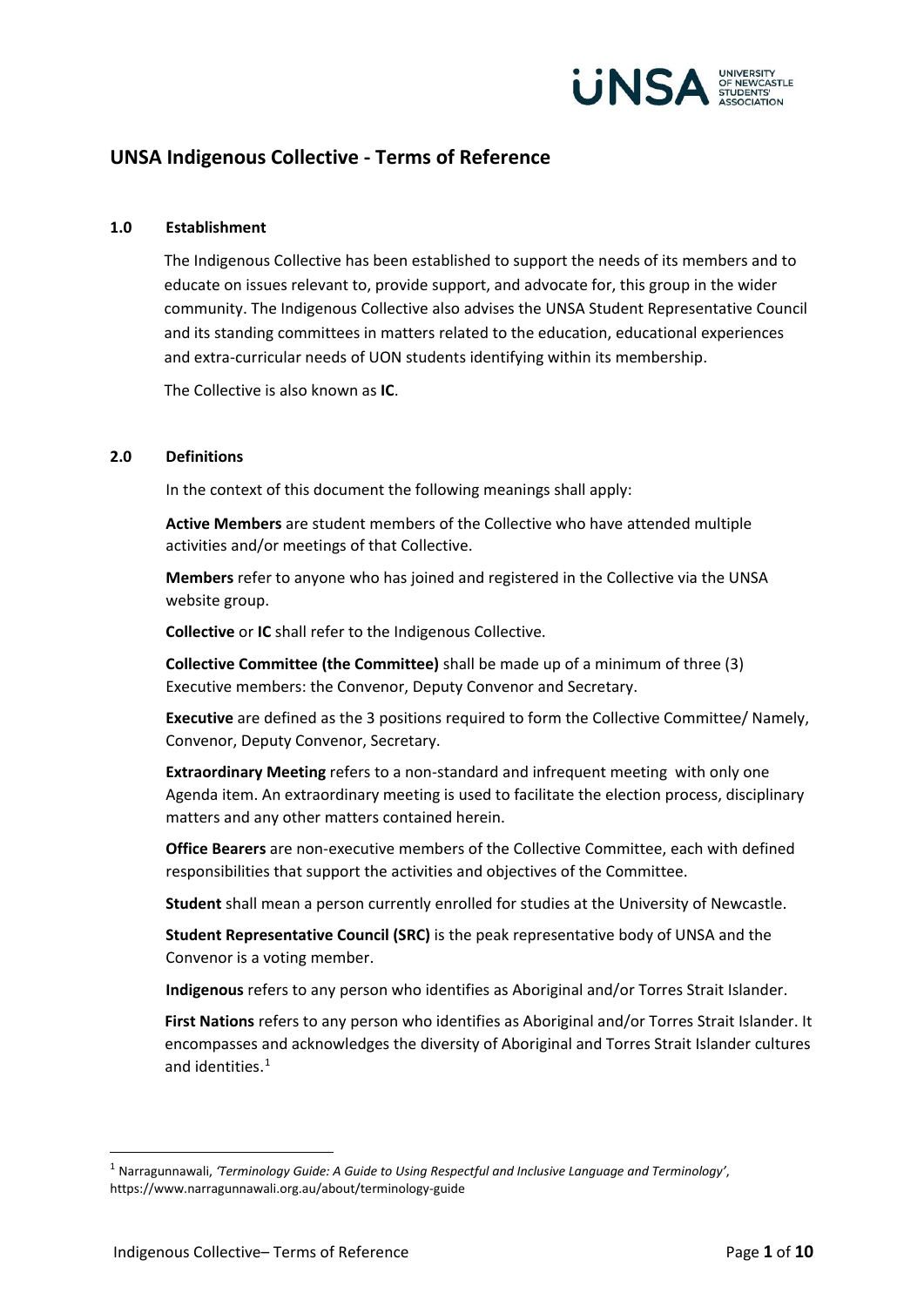**Autonomous** refers only to the collective's management by community members (i.e., the collective is run by students who identify as Aboriginal and/or Torres Strait Islander, for this community) not its independence from UNSA.

**Board of Directors (BOD)** refers to the UNSA Board of Directors.

**UNSA Support Person(s)** refers to a designated third party who assists and oversees Collective grievances and disciplinary processes, as well as provides general support to the Collective Convenor. This may be an UNSA staff member or an Executive SRC member.

#### **3.0 Aims and Objectives**

The aims and objectives of the Collective Committee are:

- 3.1 To support, represent and advocate for students at the University of Newcastle who identify as Aboriginal and/or Torres Strait Islander;
- 3.2 To enhance and foster the social atmosphere and sense of community of the members of the Collective;
- 3.3 To inform, advise and educate members of the University community on best practice and issues relevant to members of the Collective;
- 3.4 To act as a key stakeholder in conversations on issues concerning First Nations students for the UNSA SRC and the University at large.
- 3.5 To centre and promote Indigenous perspectives, cultures and voices in both academic and social contexts within the broader community;
- 3.6 To provide information and opportunities to engage with First Nations history and culture, its Members and the broader community; and,
- 3.6 To protect and promote the principles of social justice, fairness and equality.

#### **4.0 Membership**

- 4.1 Membership is open to all students at the University of Newcastle that identify as Aboriginal and/or Torres Strait Islander.
- 4.2 There shall be no membership fee charged to join the Collective.
- 4.3 Individual Membership to the Collective must be renewed each calendar year via the UNSA website.

### **5.0 Meetings and Reporting**

- 5.1 The Collective Committee shall meet at least once before each convening of the SRC.
- 5.2 The notice of meeting, Agenda, Minute taking/decision making, and other related protocols must follow and adhere to the UNSA Meeting Guidelines.
	- 5.2.1 To declare a motion carried at any Collective meeting, a supermajority of 70% is required.
- 5.3 The Committee may be convened to attend any urgent matter of business at the request of any two (2) members of the Committee, the UNSA SRC or the UNSA Board of Directors.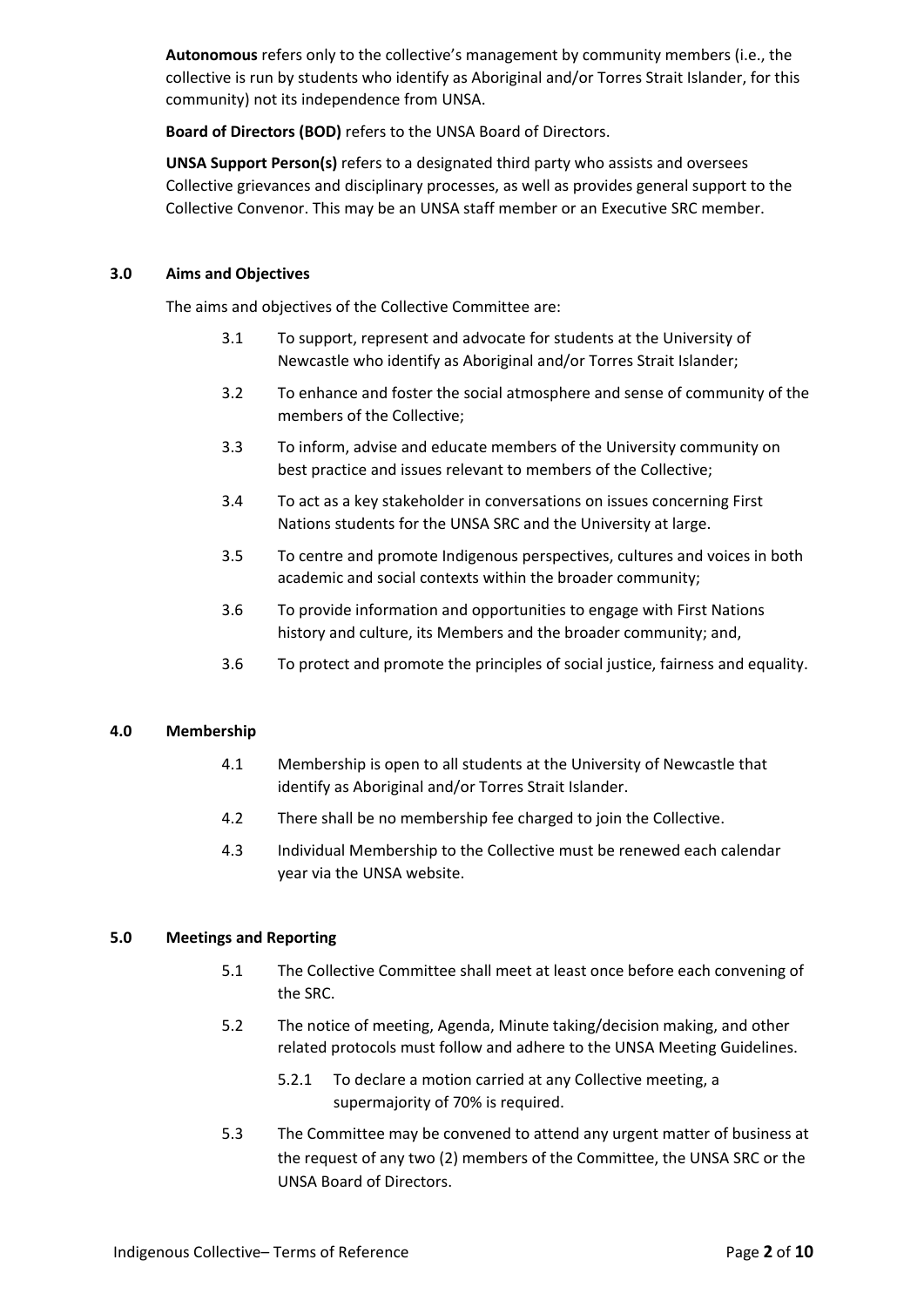5.4 The Convenor shall report on the activities of the Collective to each meeting of the SRC via a formal SRC report and oral discussion (as necessary).

## **6.0 Quorum**

6.1 Quorum for any Collective meeting shall be the nearest whole number over half of the filled Executive and Office Bearer positions. One of whom must be the Indigenous Collective Convenor.

## **7.0 Finance and Expenditure**

- 7.1 The Collective must approve any expenditure from its budget at a Collective meeting.
- 7.2 The Collective may approve the use of up to \$100 of its allocated budget which must be ratified at the next meeting.
- 7.3 For larger expenditure, the Convenor must submit a completed UNSA Funding Proposal for approval by either the UNSA SRC or UNSA Board of Directors.
	- 7.3.1 It is expected that the Convenor has the support of the Collective membership.

## **8.0 Collective Executive and Office Bearers**

- 8.1 Office Bearers of the Collective shall constitute:
	- 8.1.1 The Collective Executive comprising of the:
		- i. Convenor;
		- ii. Deputy Convenor;
		- iii. Secretary;
	- 8.1.2 Other Office Bearers comprising of:
		- i. Events & Social Media Officer;
		- ii. Campus Liaison Officer;
		- iii. Wellbeing Officer;
		- iv. Advocacy & Social Justice Officer;
		- v. Queer Officer;
		- vi. Community Liaison Officer;
		- vii. Undergraduate Officer;
		- viii. Education Officer;
		- ix. Postgraduate Officer;
		- x. Up to two (2) Collective Grievance Officers at the discretion of the Collective.
- 8.2 The Collective may, with consultation and approval from the UNSA SRC and/or UNSA Board of Directors, create additional Office Bearer positions. This must be decided on a needs basis.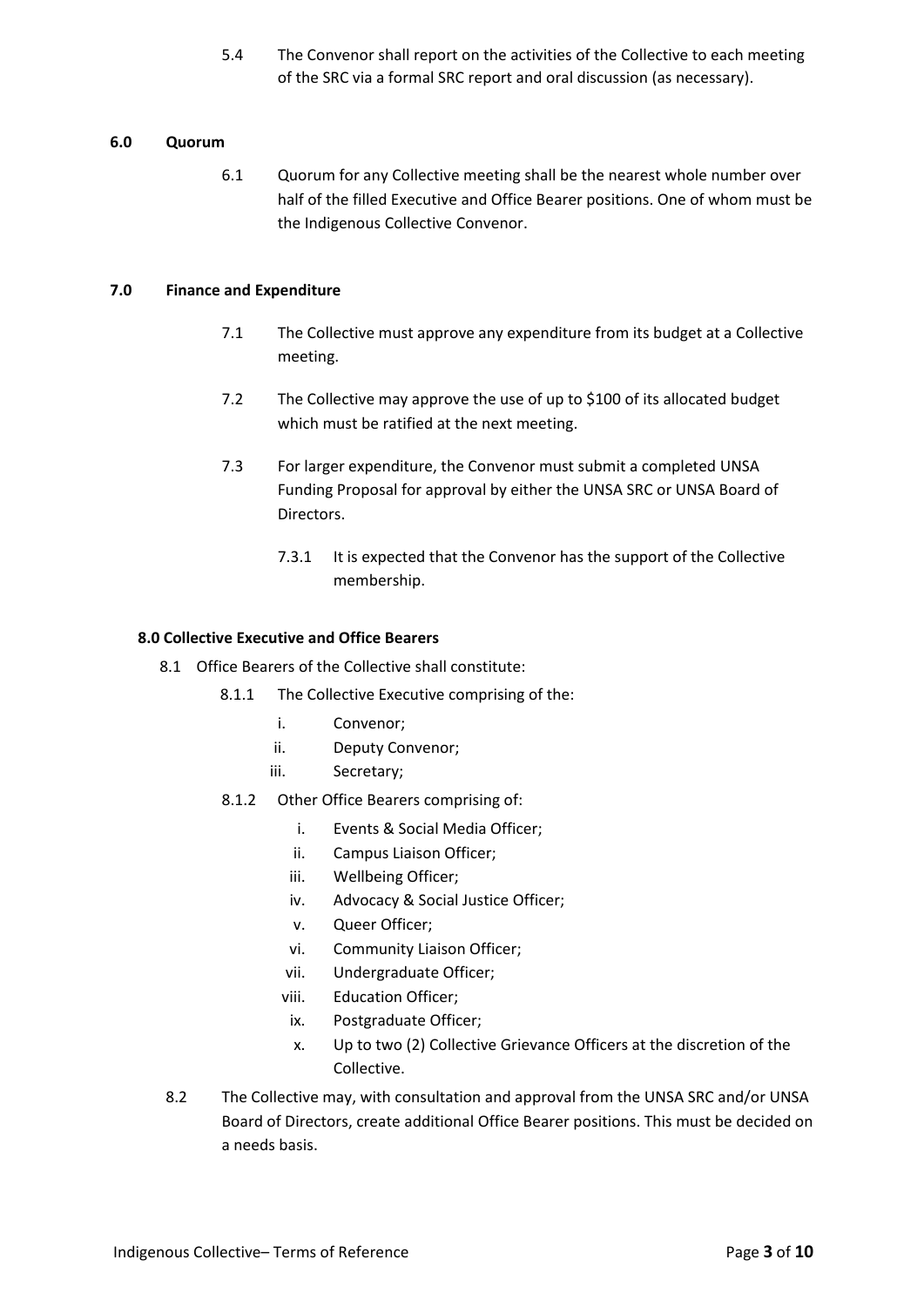- 8.3 Where the Collective deems an Office Bearer position wholly unnecessary, with the exception of the Convenor, Deputy Convenor and Secretary, the Collective may resolve to remove the position after consultation and approval from the UNSA SRC and/or the Board of Directors.
	- 8.3.1 The Collective Convenor must demonstrate extensive and all necessary consultation in their recommendation for removal. This shall be provided by way of a formal paper to either the UNSA SRC or UNSA Board of Directors depending on the nature of the position.
	- 8.3.2 The Collective cannot remove any of the Executive positions under any circumstances.

## **9.0 Roles and Responsibilities of Collective Executive Positions**

This section outlines the roles and responsibilities of the Convenor, Deputy Convenor and Secretary. The roles and responsibilities of Office Bearers can be found in the UNSA Indigenous Collective Roles and Responsibilities document.

## **9.1 Convenor**

- i. Be the chairperson of all Collective meetings;
- ii. Be the spokesperson for the Collective;
- iii. Attend relevant meetings, working groups, committees, and events;
- iv. Notify Collective members of meetings;
- v. Liaise with the UNSA Office to update and maintain the membership list;
- vi. Liaise with the Vice President of Welfare and Wellbeing;
- vii. Liaise with the President where appropriate;
- viii. Ensure the Collective Executive carries out their responsibilities;
- ix. Explain the obligations and rights of Office Bearers to them;
- x. Submit a written report to every UNSA SRC meeting on the activities of the Collective;
- xi. Conduct the duties of any vacant Collective Executive position where appropriate;
- xii. Be responsible for ensuring their collective is compliant with the Collective Governance Framework.

### **9.2 Deputy Convenor**

- i. Be the chairperson for Collective meetings where the Convenor is absent;
- ii. Assist the Convenor in the management of the Collective and its event and activities;
- iii. Assist the Executive and the Office Bearers in the carrying out of their roles;
- iv. Attend UNSA SRC meetings (non-voting and on a needs basis) and;
- v. Assist the Convenor in preparing regular reports to the SRC.

### **9.3 Secretary**

- i. Receive and send all external correspondence for the Collective;
- ii. Work with the Convenor to prepare an agenda for all meetings;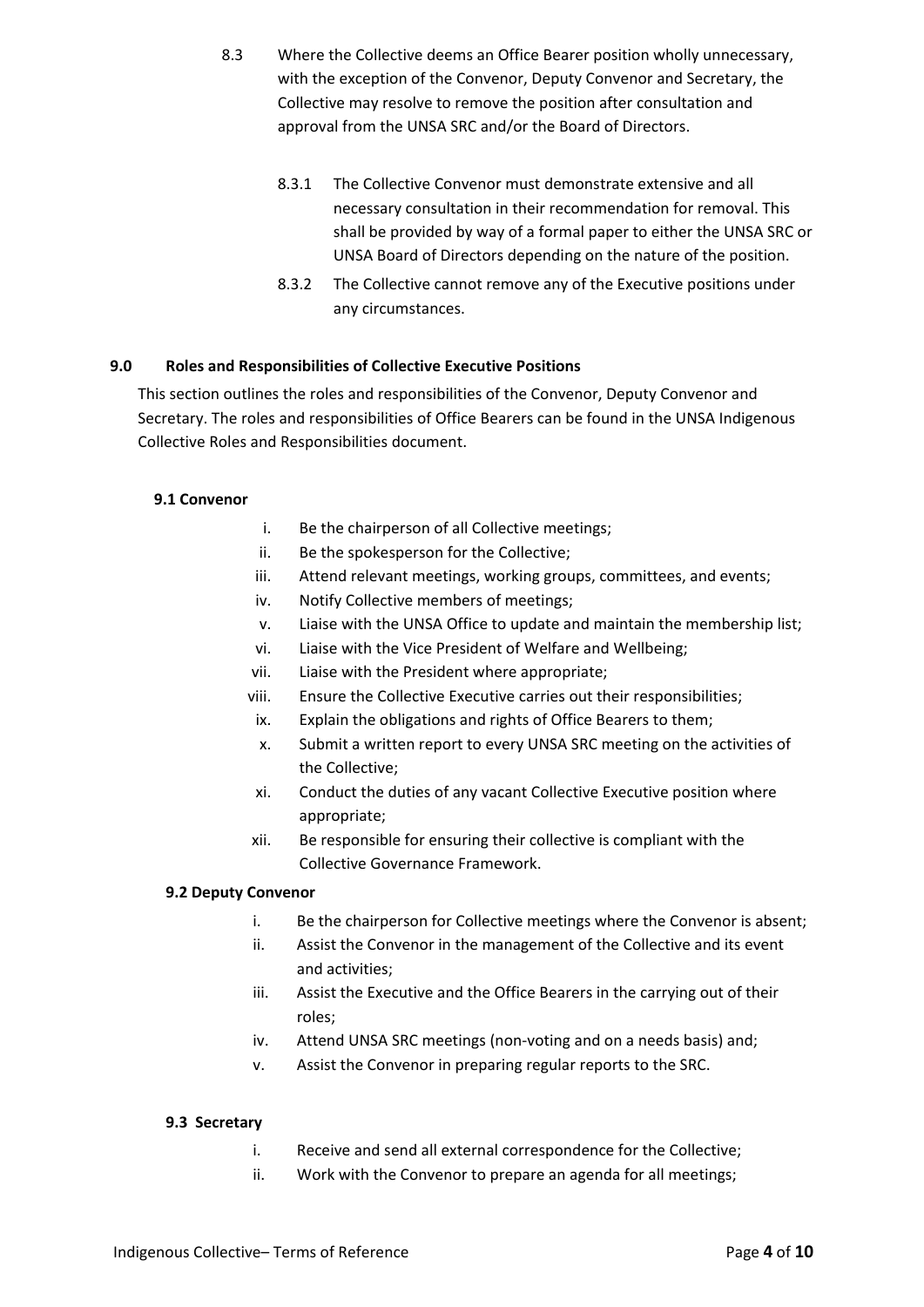- iii. Supervise voting during all meetings except during an election process;
- iv. Take Minutes at meetings;
- v. Manage all of the administrative records of the Collective in conjunction with the Convenor;
- vi. Assist the Convenor in preparing a proposed budget for the Collective;
- vii. Work in conjunction with UNSA Staff and the Convenor to monitor the collectives allocated budget; and
- viii. Liaise with relevant UNSA staff and Executive.

### **10.0 Election of Indigenous Collective Convenor**

- 10.1. The Indigenous Collective Convenor is an internally elected position and sits on the UNSA SRC with voting rights.
- 10.2. An external Returning officer will be appointed to oversee the election process. This may be anyone who does not have any active affiliation with the Indigenous Collective, or any conflicts of interest.
	- i. Where possible, the returning officer will be the Vice-President Welfare and Wellbeing or the UNSA Student Representative Support Manager.
- 10.3. The election must be held during the standard UNSA SRC election period in October/November of each calendar year.
- 10.4 The election will take place in an extraordinary Collective meeting which, apart from disclosure to the Returning Officer, must remain autonomous.
- 10.5. Notification of the nomination period for the position must be sent out at least fourteen (14) days prior to the extraordinary collective meeting.
- 10.6. The nomination period shall be seven (7) days.
	- 10.6.1 Nominations must be returned within the nomination period and must include:
		- i. The student's name;
		- ii. Student number; and
		- iii. A valid Candidate Statement.
		- 10.6.2 A valid Candidate Statement answers all components of the form and does not exceed the allocated word count. Any returned Candidate Statement that fails to meet the criteria will be deemed invalid until amended at the request of the Returning Officer.
- 10.7. If only one nomination is received, the sole candidate will be elected unopposed.
- 10.8. Where multiple nominations are received for the same position, the Returning Officer will prepare a ballot listing all nominees and schedule an extraordinary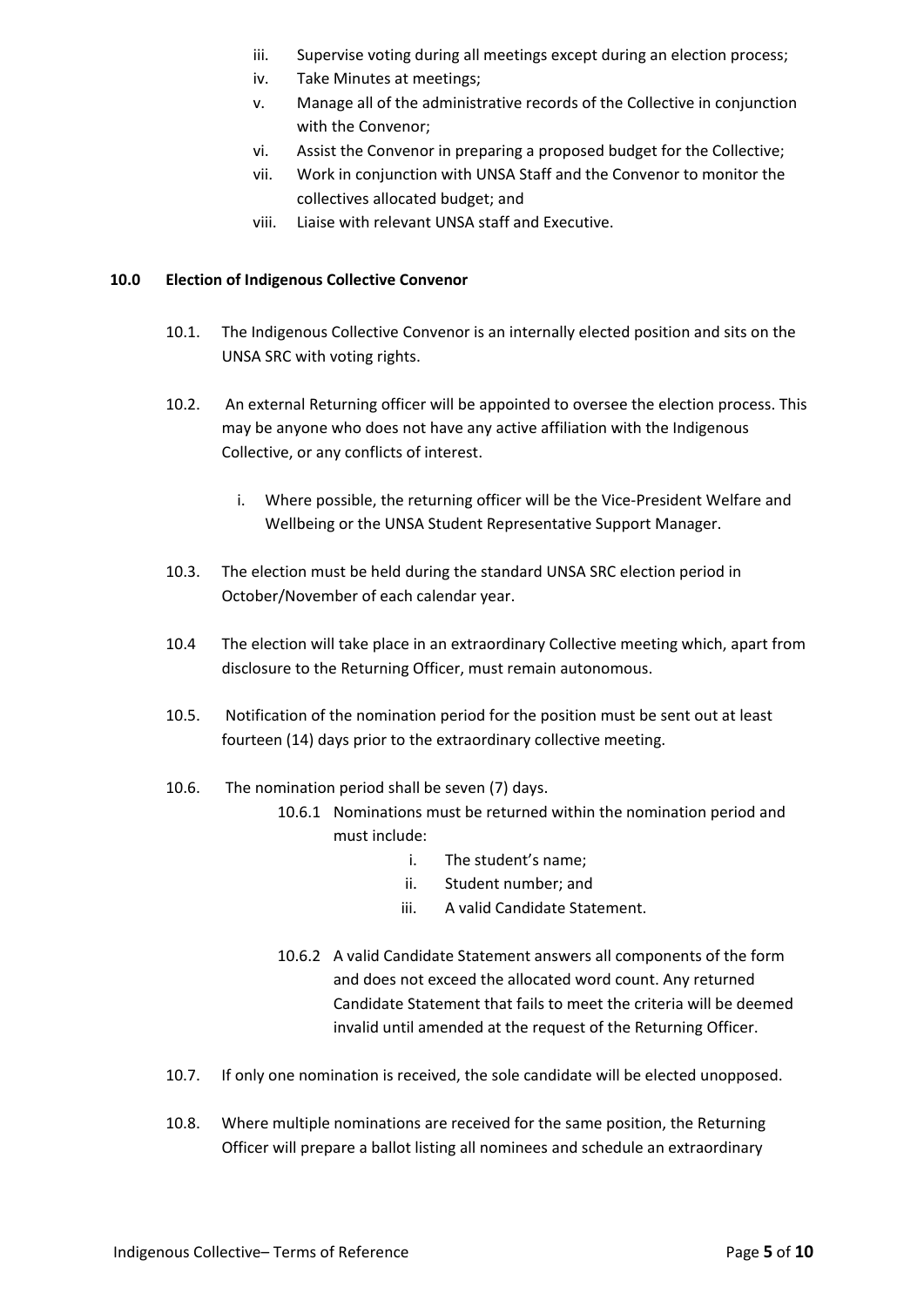collective meeting no less than two (2), but no more than seven (7) days after preparing the ballot.

- i. The election will be the only item of business during the meeting.
- ii. This notice of meeting is to be sent to all Collective members and include a list of all nominees and their candidate statements.
- iii. Where the current Convenor is running for re-election, the duty of Chair is to be delegated to an Executive Member who is not a Candidate.
- iv. The chair may vote in the election, but only by anonymous ballot.
- 10.9. The successful nominee will be determined by a simple majority.
	- i. In the event of a tie, the meeting will be terminated, and a new date must be confirmed for election finalisation. This must occur within fourteen (14) days.
	- ii. The tied candidates will be provided by the Returning officer, a list of preselected questions to answer. Which will form the basis of member voting.
	- iii. Candidates will be given at least 48 hours to draft their answers and at the Returning Officer's discretion, may either present these answers in written form (circulated to all voting members before reconvening) OR/ present their answers orally at the rescheduled Collective meeting.
	- iv. A ballot will again be prepared by the Returning Officer and members will be asked to vote on the tied ballot(s). At the discretion of the Returning officer, this process may be a 24 hour open online ballot or an in-person ballot.
	- v. At the rescheduled meeting, whichever candidate receives the majority of member votes will be declared and the election shall be finalised.

### **11.0 Withdrawing from an Executive or Office Bearer Position**

- 11.1 Where a Member holding either an Executive or Office Bearer position wishes to step down from their position and cease all duties, the Member must notify the Collective Convenor in writing outlining their intention to discontinue their role.
	- i. A Member may withdraw from their position at any time for any reason, except for the Collective Convenor whom is required to follow all legal employment policies, processes and any contractual obligations.
- 11.2 Notice of intention to withdraw from their position must be given at least seven (7) business days prior to the Member stepping down.
	- i. The Member is expected to continue in their duties until the seven (7) business day timeframe has passed or until such time as the position is filled, whichever occurs first.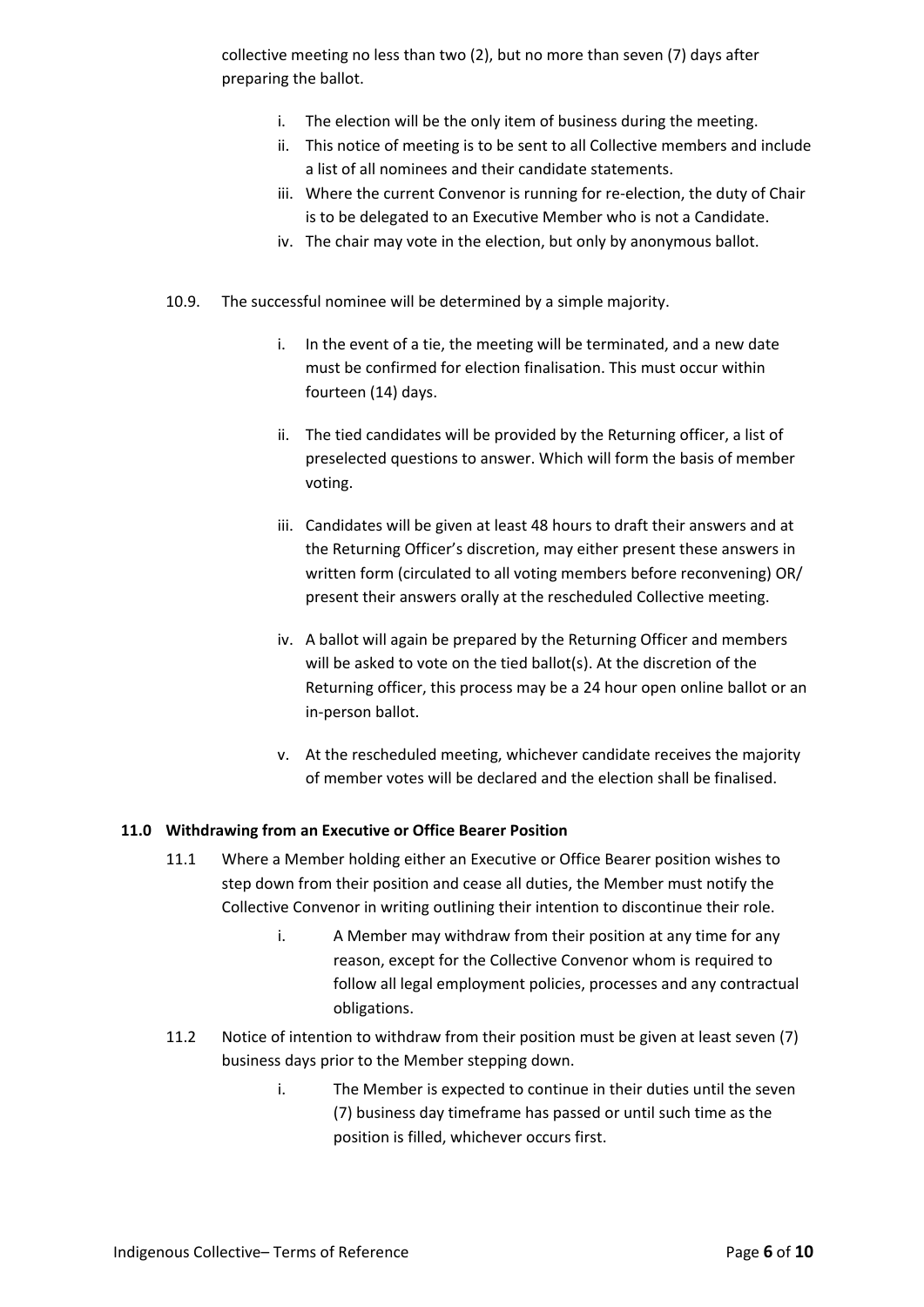- 11.3 Within twenty-four (24) hours of receiving a Member's written notice, the Collective Convenor must notify the UNSA Returning Officer and a call for nominations will be sent out to the Collective membership.
- 11.4 The nomination period shall be open for at least forty-eight (48) hours and up to a maximum of seven (7) days. This shall be at the Returning Officer's discretion.
- 11.5 Where multiple nominations are received for the same position, the Returning Officer may elect to hold an online vote after the nomination period has ended. This may be done via Zoom or any other conferencing software and voting shall be done via a confidential online ballot.
- 11.6 Alternatively, the Returning Officer may elect to hold an in person vote during an extraordinary meeting of the Collective.
	- i. All standard election and meeting protocols must be followed in the event of an in person vote. Refer to Section 10.
- 11.7 Where no nominations are received, the position will remain unfilled and enter into an EOI process. The position may be filled when a member is interested and a vote of the Collective has occurred to affirm their appointment.
- 11.8 Where a single nomination is received for a position, the Member will be appointed unopposed.

## **12.0 Collective Code of Conduct**

- 12.1 All Members must act to be inclusive and treat everyone equitably, consistently, and appropriately.
- 12.2. All Members must behave and communicate in a manner that does not offend, degrade, or humiliate.
- 12.3. All Members must show consideration for the property of UNSA and others.
- 12.4. The Collective will not encourage or tolerate bigoted or otherwise hateful behaviour. Sexism, racism, prejudice relating to sexual orientation and gender, religious intolerance, and all other forms of bigotry will not be tolerated.
- 12.5. The Collective will not tolerate drunk and disorderly behaviour that interrupts its events or adversely affects Collective Members.
- 12.6 The Collective and its Members shall at all times adhere to the University of Newcastle Code of Conduct and the UNSA Code of Conduct.
- 12.7 Where necessary, the Collective will escalate any issues or grievances via the appropriate channels, including but not limited to; UNSA support person(s), UNSA President and Campus Care.

### **13.0. Inappropriate Behaviour and Incident Reporting**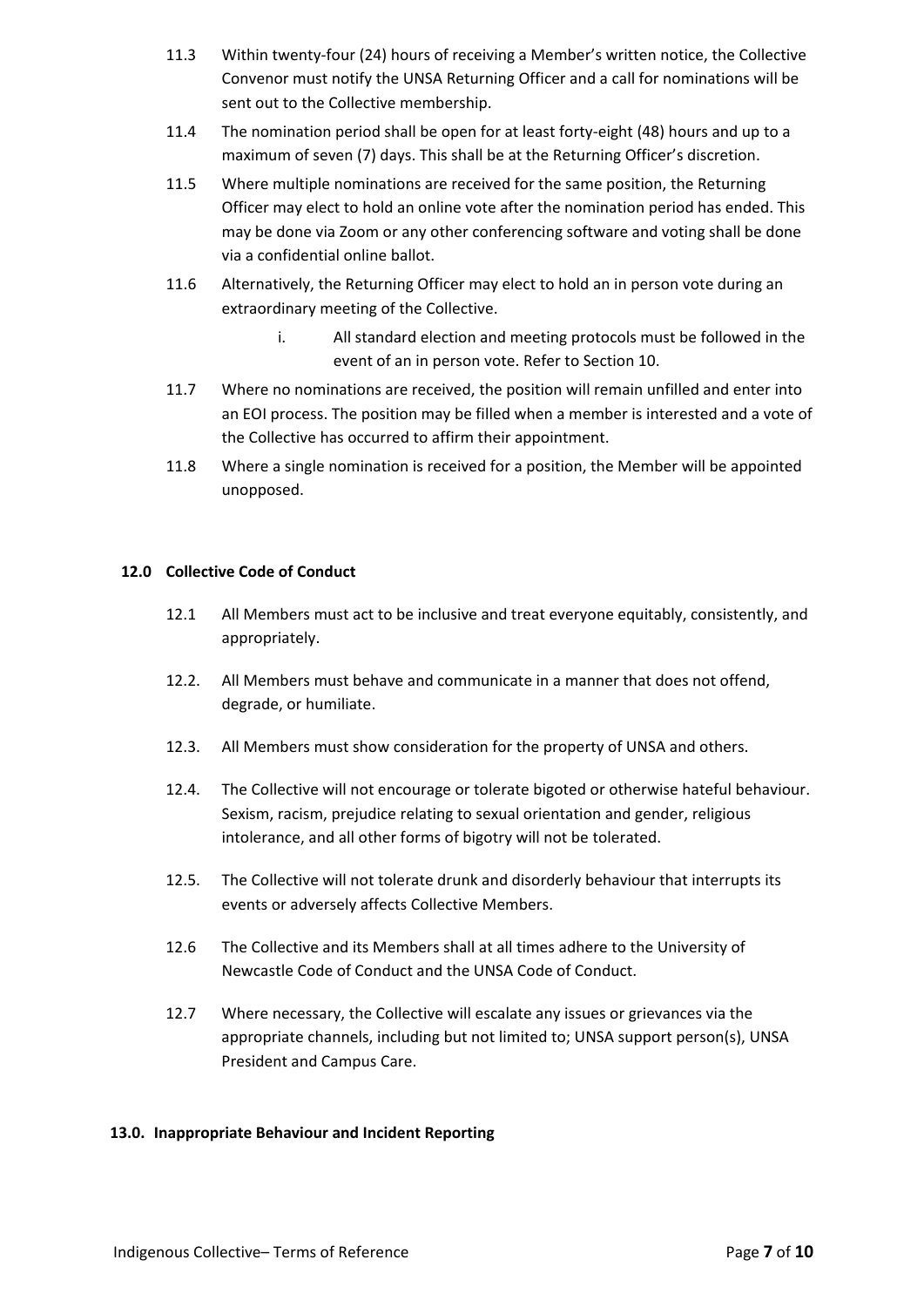- 13.1 Upon becoming aware of an actual or possible issue of unacceptable or concerning conduct occurring i.e. bullying, harassment, violence, threats, damage to property or person, the Collective Convenor must report this to an UNSA support person(s).
	- i. Upon becoming aware of any actual or possible incidents, issues or concerning behaviours, Collective Grievance Officers are required to report these to the Collective Convenor immediately, who will liaise with UNSA supports.
	- ii. Wherever possible the UNSA support person(s) should consist of the Student Representative Support manager, UNSA Vice-President Welfare & Wellbeing or the UNSA President.
	- iii. All matters raised are strictly confidential.
- 13.2 In determining the course of action, the Convenor and UNSA supports must refer to UNSA's Escalating and Reporting Concerning Behaviours document which houses the resources available to students in crisis and disputes, as well as the disciplinary, reporting and expulsion related policies and procedures.
	- i. A judgement will then be made as to whether the incident or dispute may be handled by the Collective or whether it requires additional, external intervention.
- 13.3 Collective Grievance Officers may work with the Convenor to address any conflict or disputes arising within the Collective internally if the Convenor and the UNSA support person(s) consider it appropriate.
	- i. In determining whether Grievance Officers may intervene, all relevant parties will refer to UNSA's Escalating and Reporting Concerning Behaviours document.
	- ii. Where an intervention is possible and safe to do so, all relevant parties must work toward a resolution in good faith.
	- iii. The Convenor, UNSA support and Collective Grievance Officers are required to engage other University and UNSA resources in their handling of the dispute if the situation requires it. I.e. Campus Care, Counselling, UNSA Board of Directors.
- 13.4 Where a matter can be resolved within the Collective and not through external involvement, the impacted parties must be given access to a support person of their choosing.

## **14.0. Discipline, Suspension and Expulsion of Members**

- 14.1. Where the conduct of a Member is deemed entirely inappropriate and/or unsafe, the Convenor may, upon their reporting to the UNSA support person(s), formally request suspension or expulsion of the Member.
	- i. The suspension or expulsion of the Member may only be approved in this capacity in extenuating circumstances, such that to continue the Member's involvement in the Collective seriously jeopardises the safety or standing of another Member, the Collective as a whole or the wider community.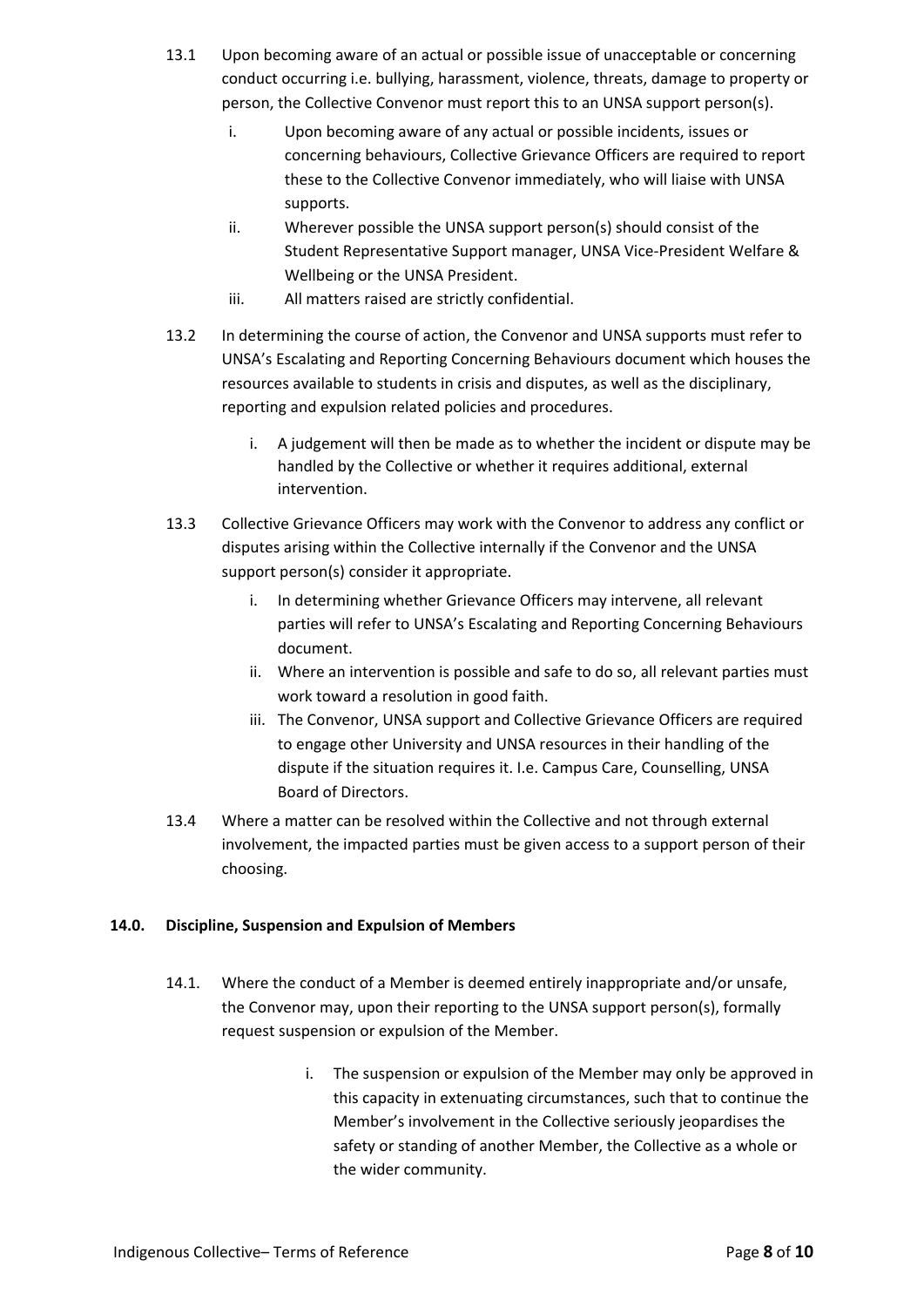- ii. In such an event, the Convenor and UNSA support cannot in good faith and with safety as the primary concern, continue to allow the Member to operate in the Collective.
- iii. Where the Convenor and UNSA supports resolve to suspend or expel a Member, the UNSA President and UNSA General Manager should be advised, and Campus Care contacted.
- 14.2. In other instances of misconduct, the Collective Executive may resolve to suspend or expel a member from the Collective via a 75% majority vote if they have reason to believe the conduct of that member has been in violation with the following:
	- i. The Collectives aims and objectives;
	- ii. The Collectives Code of Conduct;
	- iii. UNSA's policies;
	- iv. University of Newcastle's Code of Conduct.
- 14.3. A resolution to suspend or expel a member of the Collective may only take effect:
	- i. If at a meeting of the Collective 75% of the member's present vote in favour of the resolution; or
	- i. The Member has been afforded the right of appeal as per the UNSA appeals process and the appeal is not upheld.
- 14.4. A meeting of the Collective to consider a resolution to suspend or expel a member must be held not earlier than seven (7) days and not later than fourteen (14) days after the notice has been given to the member in accordance with the following:
	- i. The Secretary must, as soon as practicable, give notice to the Member by way of a formal written notice:
		- a) Setting out the resolution of the Collective and the grounds on which it is based, and stating that the member (or their support person) may address the Collective at the meeting, if appropriate and as determined by the Collective Executive and in consultation with the UNSA support person(s);
		- b) Stating the date, place and time of that meeting; and
		- c) Informing the member that if, at that meeting, the Collective confirms the resolution, they may give notice within forty-eight (48) hours of the meeting if they will appeal to the UNSA Board of Directors.
- 14.5. At a meeting of the Collective to confirm or revoke a resolution, the Collective must:
	- I. Give the member (or their representative) an opportunity to be heard;
		- a) the Collective Executive may also decide in extreme circumstances such as violence, sexual assault or harassment or severe misconduct to only allow the member to give a written statement.